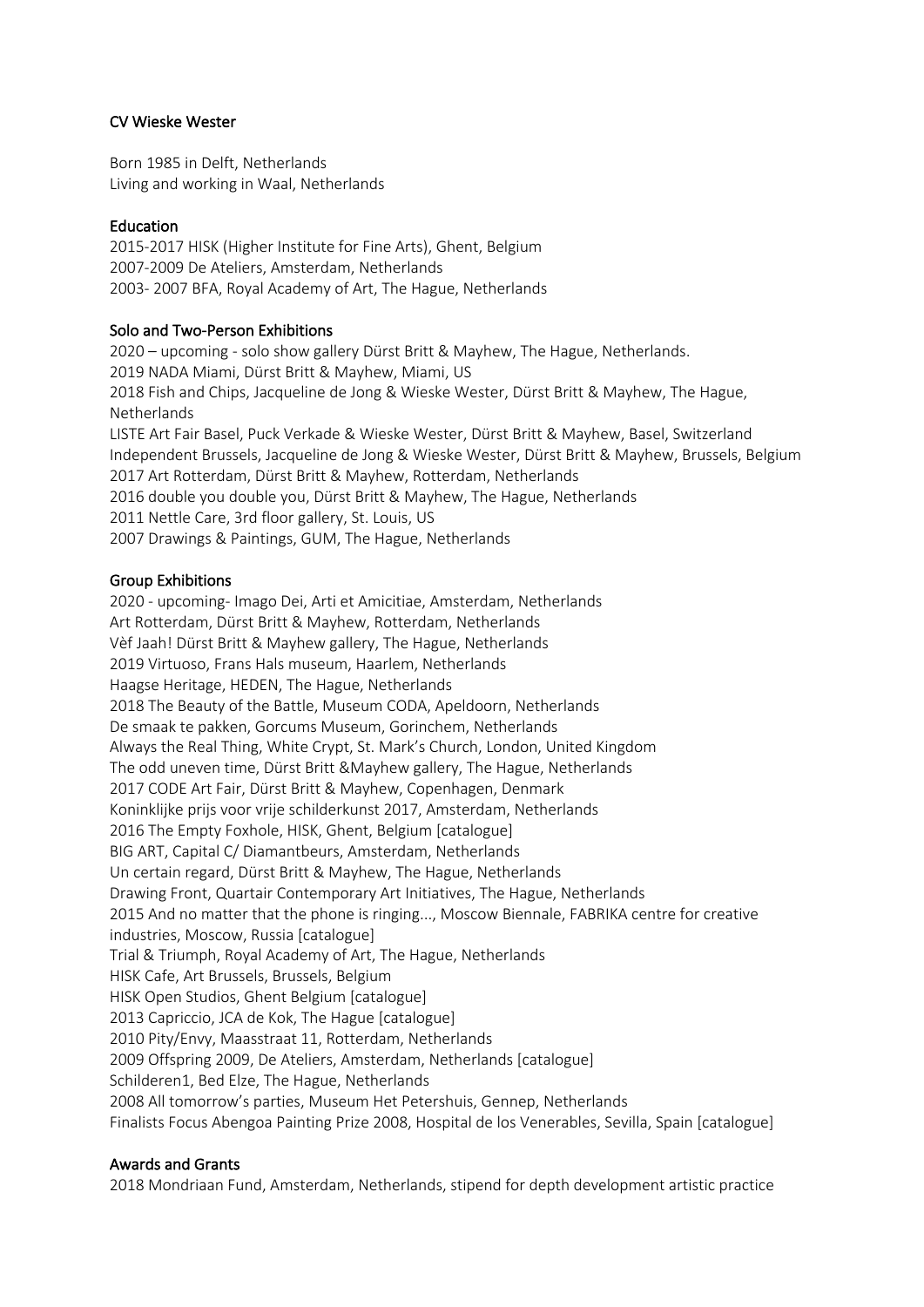2017 Royal Award for Contemporary Painting, Amsterdam, Netherlands, nomination 2015 Hendrik Muller Fonds, The Hague, Netherlands Stichting Niemeijer Fonds, Dordrecht, Netherlands 2014 Mondriaan Fund, Amsterdam, Netherlands, Stipend for Depth Development Artistic Practice 2008 Focus Abengoa Painting Prize, Sevilla, Spain, finalist Buning Brongers Prizes, Amsterdam, Netherlands, nomination

# Selected Public collections

Pedro Moraes Barbosa collection, São Paulo, Brazil (2019) Rabobank Collection, Netherlands (2018) Lisser Art Museum (LAM), Lisse, Netherlands (2017) Ahold art foundation, Zaandam Netherlands (2017) Imago Mundi Collection, Italy (2016) Focus Abengoa Foundation, Sevilla, Spain (2008)

## Books & Group Exhibition Catalogues

2019 Virtuoso, Frans Hans museum, Haarlem, Netherlands (exh. cat.) 2017 Koninklijke prijs voor vrije schilderkunst 2017, Amsterdam, Netherlands (exh. cat.) 2016 The Empty Foxhole, HISK, Ghent, Belgium (exh. cat.) 2015 And no matter that the phone is ringing..., Moscow Biennale, FABRIKA centre for creative industries, Moscow, Russia (exh. cat) HISK Open Studios, Ghent, Belgium (exh. cat.) 2013 Capriccio, JCA de Kok, The Hague (exh. cat.) 2009 Offspring 2009, De Ateliers, Amsterdam, Netherlands (exh. cat.) 2008 Finalists Focus Abengoa Painting Prize 2008, Hospital de los Venerables, Sevilla, Spain (exh. cat.)

#### Essays written about my work

2019 Ellens, Kie. 'A thousand yesses' (handouts NADA Miami) 2018 Muller, Robert-Jan 'I do not paint nature, I am nature' (handouts Fish and Chips) 2017 Strain, Kate 'Oysters and bananas' (handouts LISTE art fair Basel) 2016 Van den Boogerd, Dominic, 'double you double you' (handouts solo exhibition 'double you double you') 2016 Wijers, Louwrien 'goats and cows and plants' (The Empty Foxhole exh. cat.)

#### Selected Bibliography

2019 Kuiper, Stefan, 'De virtuoze weet het voorstelbare op te rekken', De volkskrant, (8 august 2019). Beaulieu, Kristen 'Tips for collectors, Nada Miami', lonelyocean.art (12 august 2019) [ill.] [online] Ruyters, Domeniek. 'Waar is het gevecht', metropolism.com (15 January 2019) [ill.] [online] 2018 Willem, Herman. 'Beauty of the Battle - schoonheid in geweld', hermanwillem.com (6 November 2018) [ill.] [online]

Zanella, Nicola. 'Liste 2018: i collezionisti premiano la ricerca delle galerie', ilsole24ore.com (21 June 2018) [online]

Pollet, Inge. 'Het seismografische aspect van kunst - Liste Basel 2018', trendbeheer.com (15 June 2018) [ill.] [online]

Sussman, Anna Louise. '12 ways collectors can help galleries survive and thrive', artsy.net (14 June 2018) [online]

Kuiper, Stefan. 'Deze Haagse galeriehouders zijn dolblij ook eens mee te mogen doen op Baselse kunstbeurs', de Volkskrant (11 June 2018)

'Young Art: 7 Galleries at Liste Art Fair', interior.ru [ill.] [online]